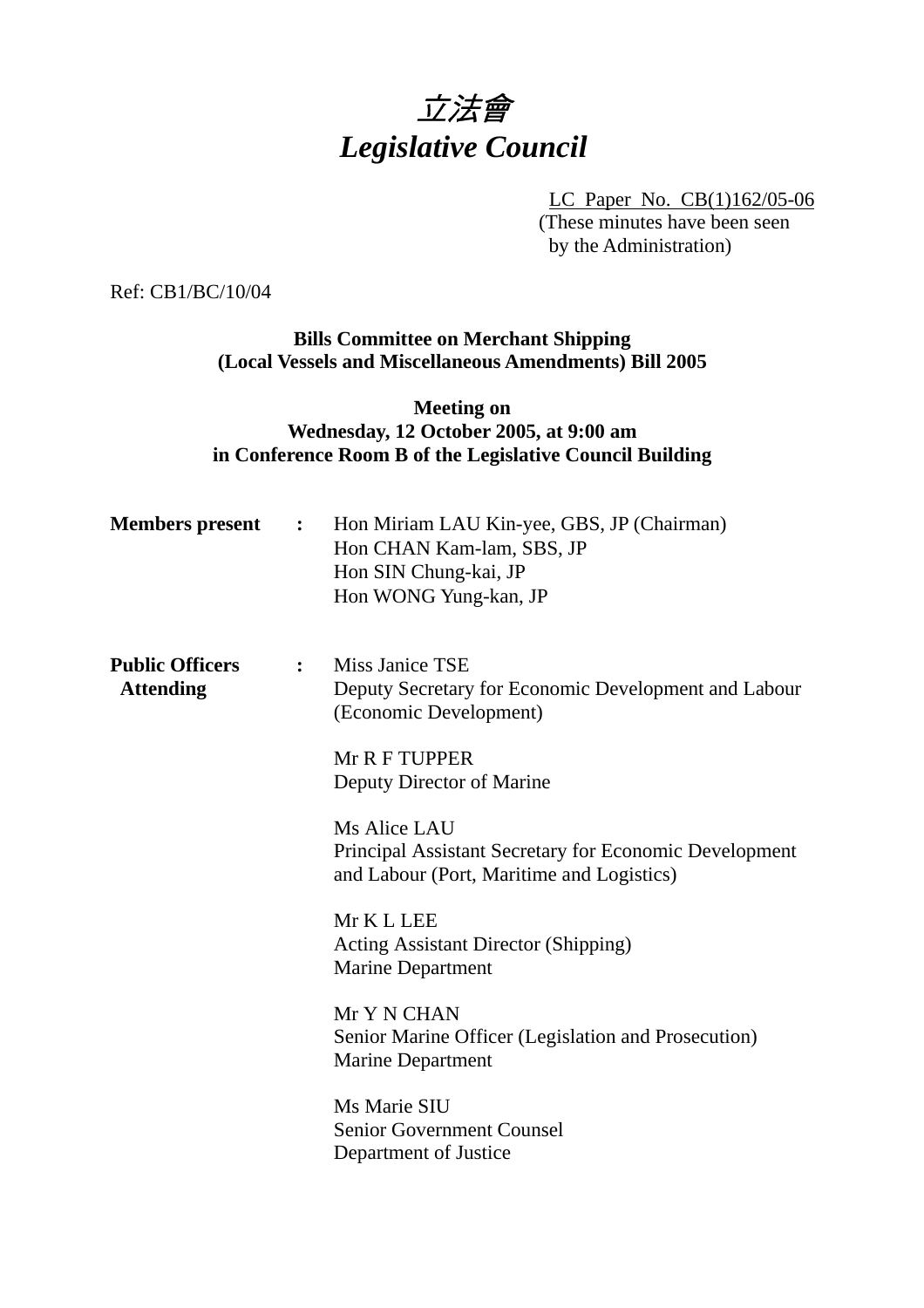| Ms Amy CHAN           |
|-----------------------|
| Government Counsel    |
| Department of Justice |

| <b>Clerk in attendance :</b> | Mr Andy LAU<br>Chief Council Secretary (1)2       |
|------------------------------|---------------------------------------------------|
| <b>Staff in attendance :</b> | Miss Anita HO<br><b>Assistant Legal Adviser 2</b> |
|                              | Ms Anita SIT<br>Senior Council Secretary (1)9     |

#### Action

#### **I Confirmation of minutes**

 $(LC$  Paper No.  $CB(1)2351/04-05$  - Minutes of meeting held on 20 September 2005)

The minutes of the meeting held on 20 September 2005 were confirmed.

# **II Meeting with the Administration**  (LC Paper No. CB(1)2387/04-05(01) - A letter dated 7 October 2005 from the Administration in response to the issues raised at the Bills Committee meeting held on 20 September 2005) - the Bill; and - marked-up copy of the Bill)

The following papers were tabled at the meeting –

- (a) letter dated 7 October 2005 from the Administration responding to the issues raised at the meeting on 20 September 2005; and
- (b) draft Committee Stage amendments (CSAs) to be moved by the Secretary for Economic Development and Labour.

(*Post-meeting note*: The above papers were issued vide LC Paper No. 39/05-06 dated 12 October 2005.)

2. The Bills Committee deliberated (index of proceedings attached at **Annex A**).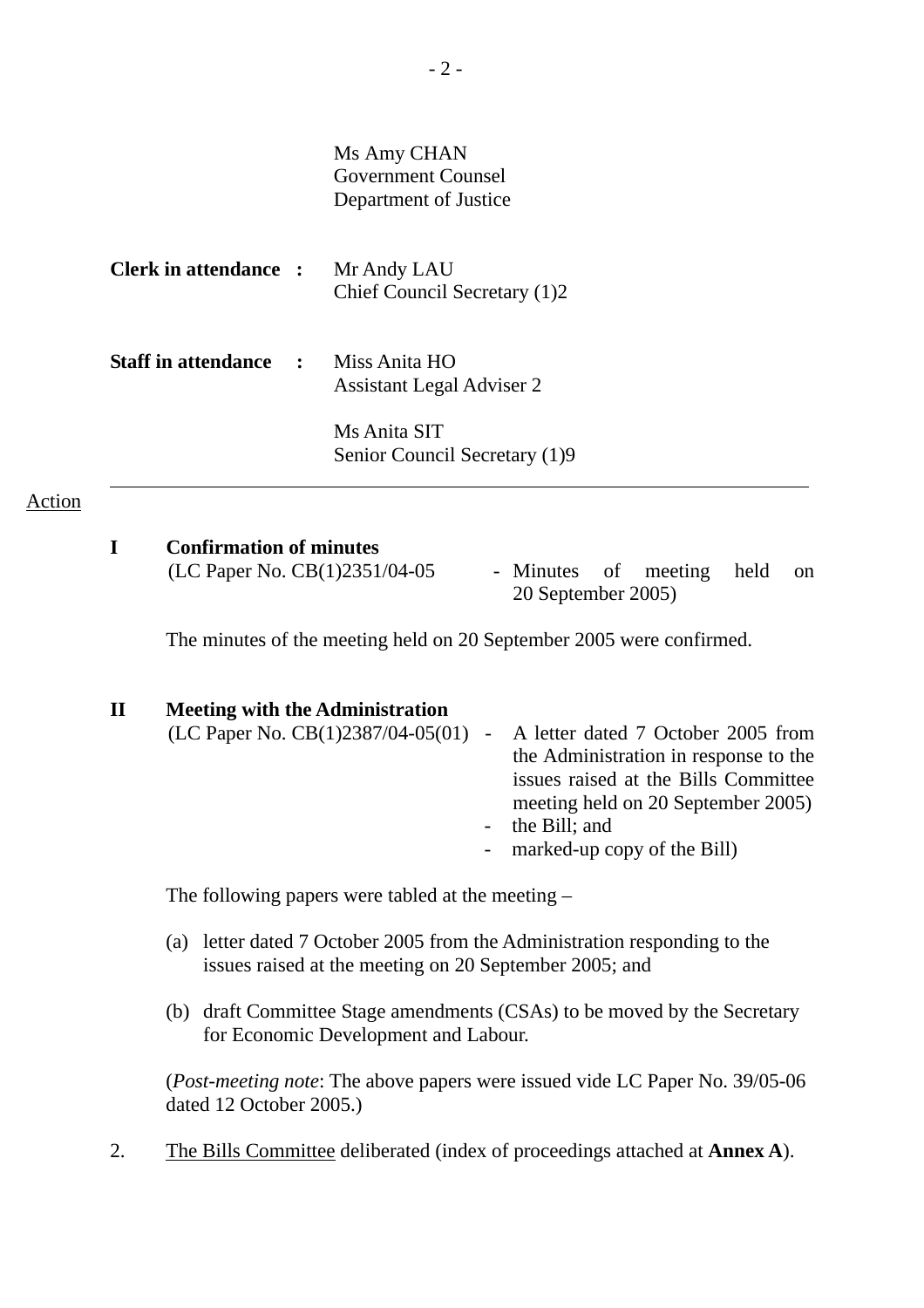Action

3. The Administration was requested to provide the current membership list of Provisional Local Vessels Advisory Committee (PLVAC) and those of its working groups.

4. The Bills Committee completed the clause-by-clause examination of the Merchant Shipping (Local Vessels and Miscellaneous Amendments) Bill 2005 (the Bill) and examined the draft Committee Stage amendments to be moved by the Administration. The Bills Committee would report its deliberation to the House Committee on 4 November 2005.

5. The Administration advised that it was seeking legal advice on the need to make further amendment(s) to section 7(6) of the Merchant Shipping (Local Vessels) Ordinance (Cap. 548) (LVO) and a decision would be taken on this shortly. Should such amendment(s) be required, the Administration would notify the clerk and the legal advisor of the Bills Committee well before 4 November 2005.

## **III Any other business**

6. There being no other business, the meeting ended at 10:45 am.

Council Business Division 1 Legislative Council Secretariat 27 October 2005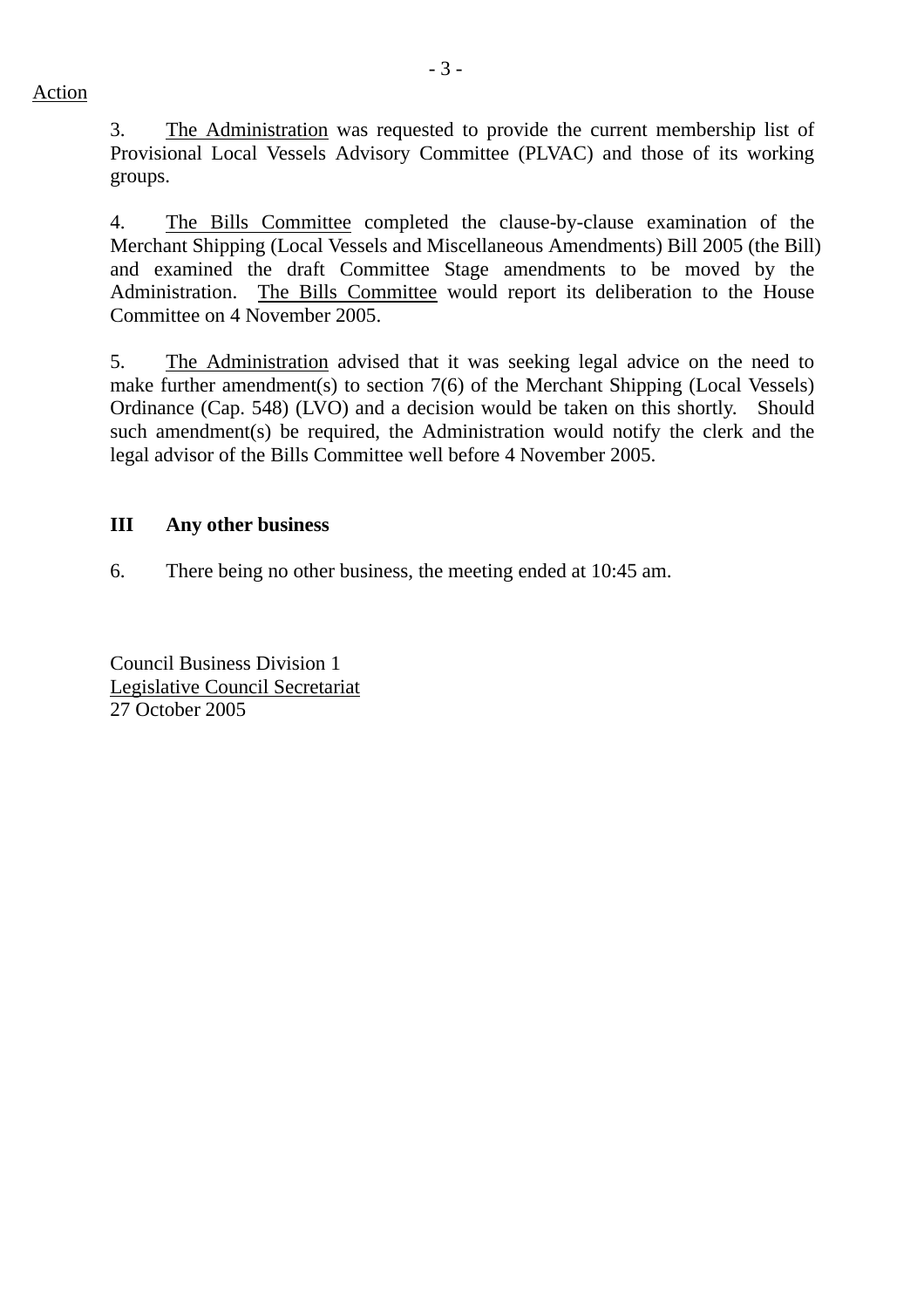## **Proceedings of the second meeting of Bills Committee on Merchant Shipping (Local Vessels and Miscellaneous Amendments) Bill 2005 Wednesday, 12 October 2005, at 9:00 am in Conference Room B of the Legislative Council Building**

| <b>Time</b><br>marker | <b>Speaker</b>                                                               | Subject(s)                                                                                                                                                                                                                                                                                                                                                                                                                                                                                                                                                                                                                                                                                                                                                                                                                                                                                                                                                                                                                                                                                              | <b>Action</b><br>required                        |  |  |  |  |  |  |  |
|-----------------------|------------------------------------------------------------------------------|---------------------------------------------------------------------------------------------------------------------------------------------------------------------------------------------------------------------------------------------------------------------------------------------------------------------------------------------------------------------------------------------------------------------------------------------------------------------------------------------------------------------------------------------------------------------------------------------------------------------------------------------------------------------------------------------------------------------------------------------------------------------------------------------------------------------------------------------------------------------------------------------------------------------------------------------------------------------------------------------------------------------------------------------------------------------------------------------------------|--------------------------------------------------|--|--|--|--|--|--|--|
|                       | Agenda Item I - Confirmation of minutes                                      |                                                                                                                                                                                                                                                                                                                                                                                                                                                                                                                                                                                                                                                                                                                                                                                                                                                                                                                                                                                                                                                                                                         |                                                  |  |  |  |  |  |  |  |
| $000000 -$<br>000204  | Chairman                                                                     | Confirmation of minutes of the meeting held<br>on 20 September 2005<br>(LC Paper No. CB(1)2351/04-05)                                                                                                                                                                                                                                                                                                                                                                                                                                                                                                                                                                                                                                                                                                                                                                                                                                                                                                                                                                                                   |                                                  |  |  |  |  |  |  |  |
|                       | Agenda Item II - Meeting with the Administration                             |                                                                                                                                                                                                                                                                                                                                                                                                                                                                                                                                                                                                                                                                                                                                                                                                                                                                                                                                                                                                                                                                                                         |                                                  |  |  |  |  |  |  |  |
| $000205 -$<br>001154  | Chairman<br>Admin<br>Mr SIN Chung-kai<br>Mr WONG Yung-kan<br>Mr CHAN Kam-lam | Opening remarks<br>The Bills Committee noted that the remaining<br>five pieces of subsidiary legislation pertinent<br>to the implementation of the Merchant<br>Shipping (Local Vessels) Ordinance (Cap.<br>548) would be introduced to the Legislative<br>Council (LegCo) after the enactment of the<br>The subsidiary legislation would be<br>Bill.<br>subject to the negative vetting of LegCo.                                                                                                                                                                                                                                                                                                                                                                                                                                                                                                                                                                                                                                                                                                       |                                                  |  |  |  |  |  |  |  |
| $001155 -$<br>003135  | Chairman<br>Admin<br>Mr WONG Yung-kan                                        | Administration's response to issues raised at<br>the meeting on 20 September 2005 (LC Paper<br>No. $CB(1)2387/04-05(01))$<br>Mr WONG urged the Administration to<br>review the restriction on open deck fishing<br>vessels with a length below 8 metres which<br>prohibited the vessels from<br>operating<br>anywhere outside the waters of Hong Kong<br><b>Bills</b><br>Committee<br>The<br>alerted<br>the<br>Administration of the need to ensure a broad<br>and balanced representation in the future<br>Local Vessels Advisory Committee (LVAC).<br>The Administration advised that for specific<br>subjects affecting a particular industry or<br>sector, the Administration would enlist the<br>participation of relevant professional and<br>trade associations in the relevant working<br>groups set up under the LVAC. This was<br>also the approach currently adopted for<br>matters under the auspices of Provisional<br>Local Vessels Advisory Committee (PLVAC).<br>The Administration was requested to provide<br>the current membership list of PLVAC and<br>those of its working groups | The Administration to<br>take action accordingly |  |  |  |  |  |  |  |